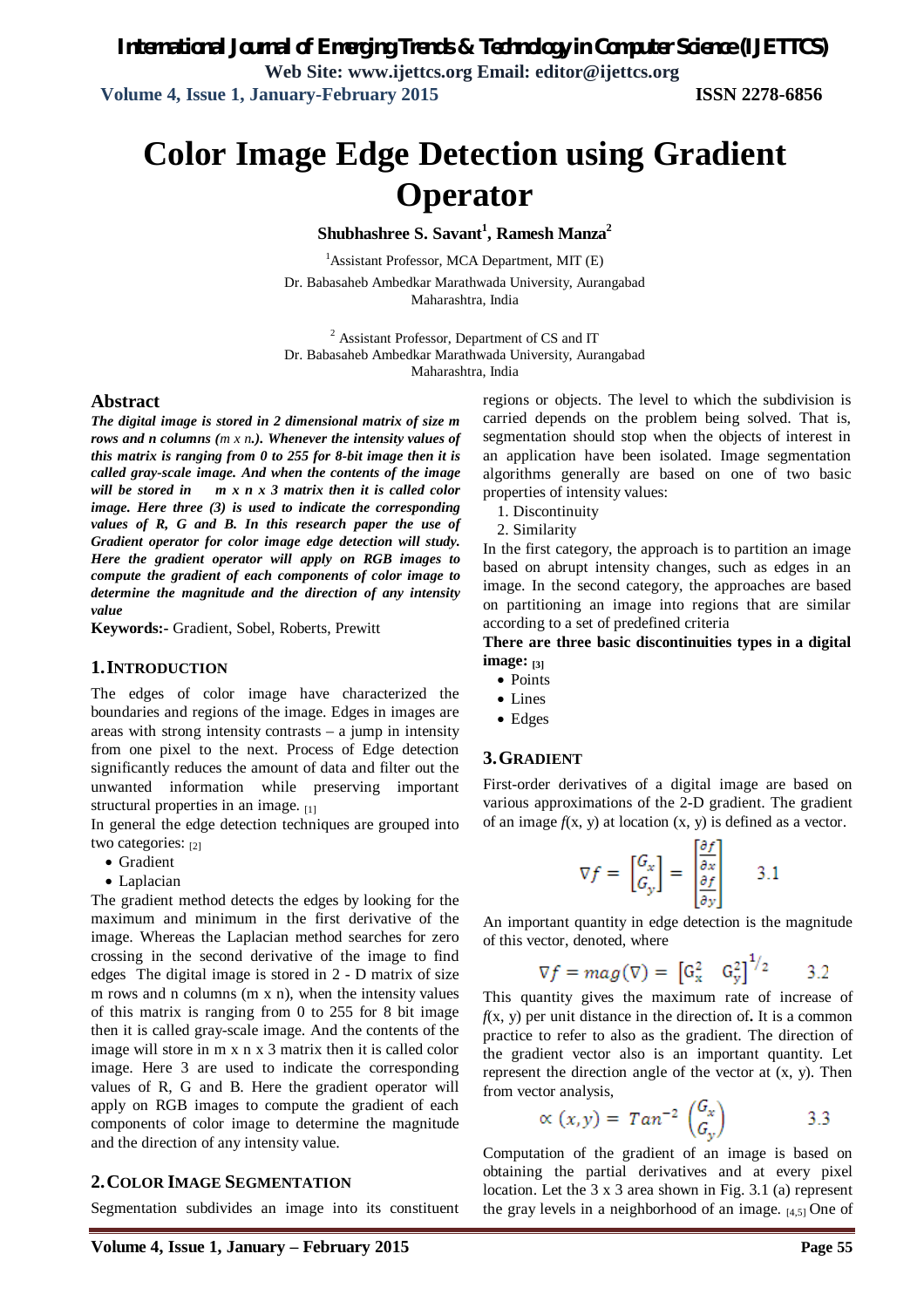# *International Journal of Emerging Trends & Technology in Computer Science (IJETTCS)* **Web Site: www.ijettcs.org Email: editor@ijettcs.org Volume 4, Issue 1, January-February 2015 ISSN 2278-6856**

the simplest ways to implement a first-order partial derivative at point *z*5 is to use the following Roberts crossgradient operators:

 $G_x = (z_9 - z_5)$  3.4

And

$$
\mathbf{a} = \mathbf{a} \times \mathbf{a} \times \mathbf{a}
$$

 $G_y = (z_8 - z_6)$  3.5 These derivatives can be implemented for an entire image by using the masks shown in Fig. 3.1 (b). Masks of size 2 x 2 are awkward to implement because they do not have a clear center. An approach using masks of size 3 x 3 is given by

And

$$
G_y = (z_3 + z_6 + z_9) - (z_1 + z_4 + z_7) 3.7
$$

 $G_x = (z_7 + z_8 + z_9) - (z_1 + z_2 + z_3)$  3.6





|  | (g) Sobel |  |
|--|-----------|--|

Fig. 3.1 A 3 x 3 region of an image (the z's are

gray-level values) and various masks used to

compute the gradient at point labeled z5.

#### **4.EDGE DETECTION USING GRADIENT**

#### **a. Sobel Edge Detector**

The Sobel edge detector uses the masks shown in Fig. 4.1 to approximate digitally the first derivatives  $G_x$  and  $G_y$ and finds edges using the Sobel approximation to the derivatives.<sup>[6]</sup>





approximate digitally the first derivatives  $G_x$  and  $G_y$ .



#### **4.3 Prewitt Edge Detector**







#### **5. FLOW CHART**



#### **6.EXPERIMENTAL ANALYSIS**

In this research paper the effect of gradient operators like Sobel, Prewitt and Roberts have applied on around 50 different color images, out of them few selected images are given in the paper. Experimental images have got from different sources like database of DIP book website. On each image all three operators has applied and their comparative study is performed [7]. As per specification given in point 4, related to Sobel, Prewitt and Roberts are found in output images which are shown in Fig's. It is found that according to the approximation to the derivative of Sobel, Prewitt and Roberts mask, it returns edges for the point where gradient is maximum.